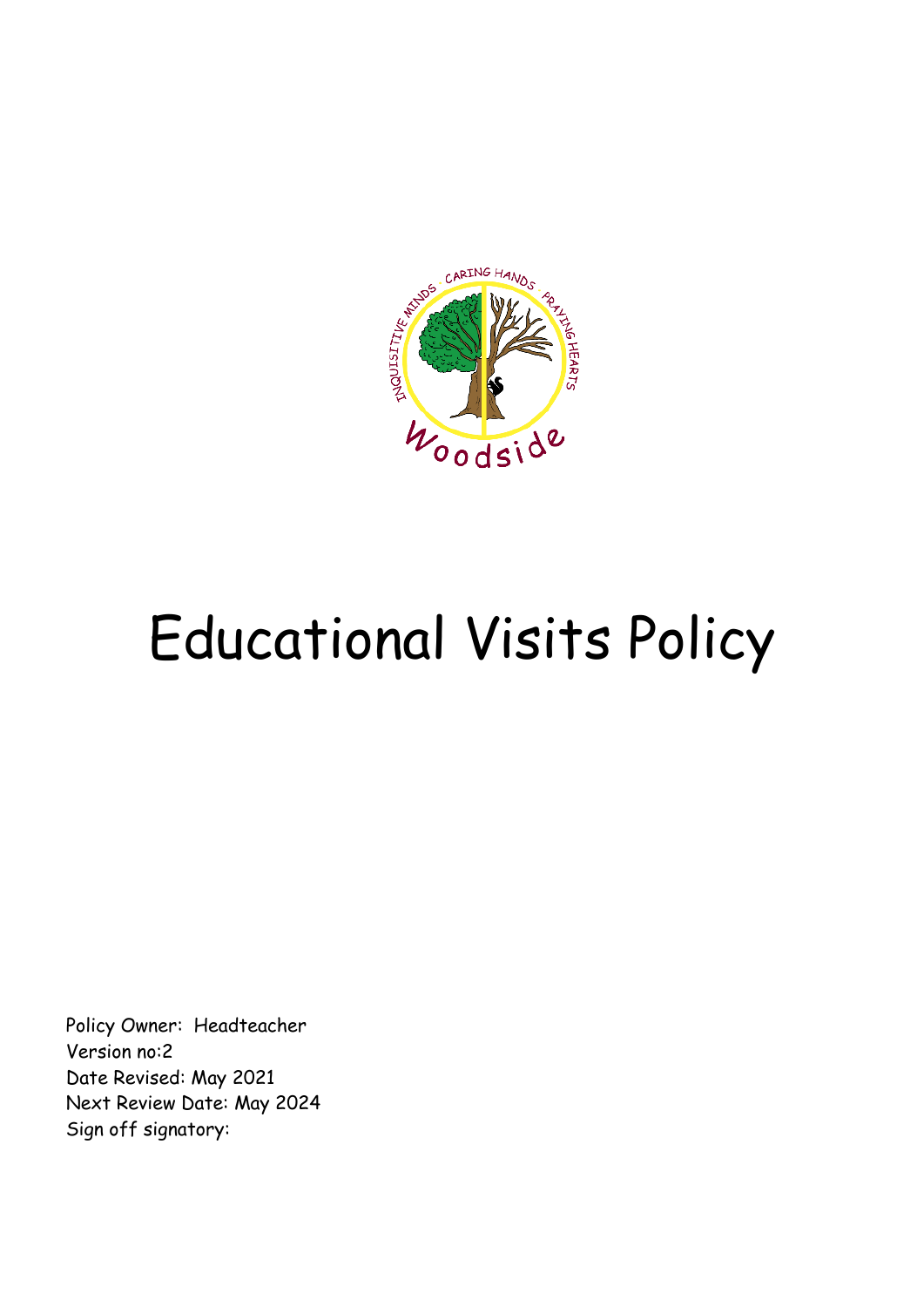#### **Context**

We believe that educational visits are an integral part of the entitlement of every pupil to an effective and balanced curriculum. Appropriately planned visits are known to enhance learning and improve attainment, and so form a key part of what makes Woodside Primary School a supportive and effective learning environment. The benefits to pupils of taking part in visits and learning outside the classroom include, but are not limited to:

- Improvements in their ability to cope with change
- Increased critical curiosity and resilience
- Opportunities for creativity, developing learning relationships and practicing strategic awareness
- Increased levels of trust and opportunities to examine the concept of trust (us in them, them in us, them in themselves, them in each other)
- Improved achievement and attainment across a range of curricular subjects. Pupils are active participants not passive consumers, and a wide range of learning styles can flourish
- Enhanced opportunities for 'real world' 'learning in context' and the development of the social and emotional aspects of intelligence
- Increased risk management skills through opportunities for involvement in practical risk-benefit decisions in a range of contexts ie encouraging pupils to become more risk aware as opposed to risk averse
- Greater sense of personal responsibility
- Possibilities for genuine team working including enhance communication skills
- Improved environmental appreciation, knowledge, awareness and understanding of a variety of environments
- Improved awareness and knowledge of the importance and practices of sustainability
- Physical skill acquisition and the development of a fit and healthy lifestyle.

### **Application**

Any visit that leaves the school grounds is covered by this policy, whether as part of the curriculum, during school time, or outside the normal school day.

### **Introduction**

The safety of all children and adults participating in any planned education visit or journey is of paramount importance.

It is the duty of all staff leading all educational visits to risk assess any planned visit thoroughly and to consult with the Educational Visit Co-ordinator (EVC).

If in any doubt about the safety of any member of the party the visit should not go ahead.

All risk assessments must be given to the EVC and retained for future reference.

A risk assessment document is a legal requirement and subject to audit.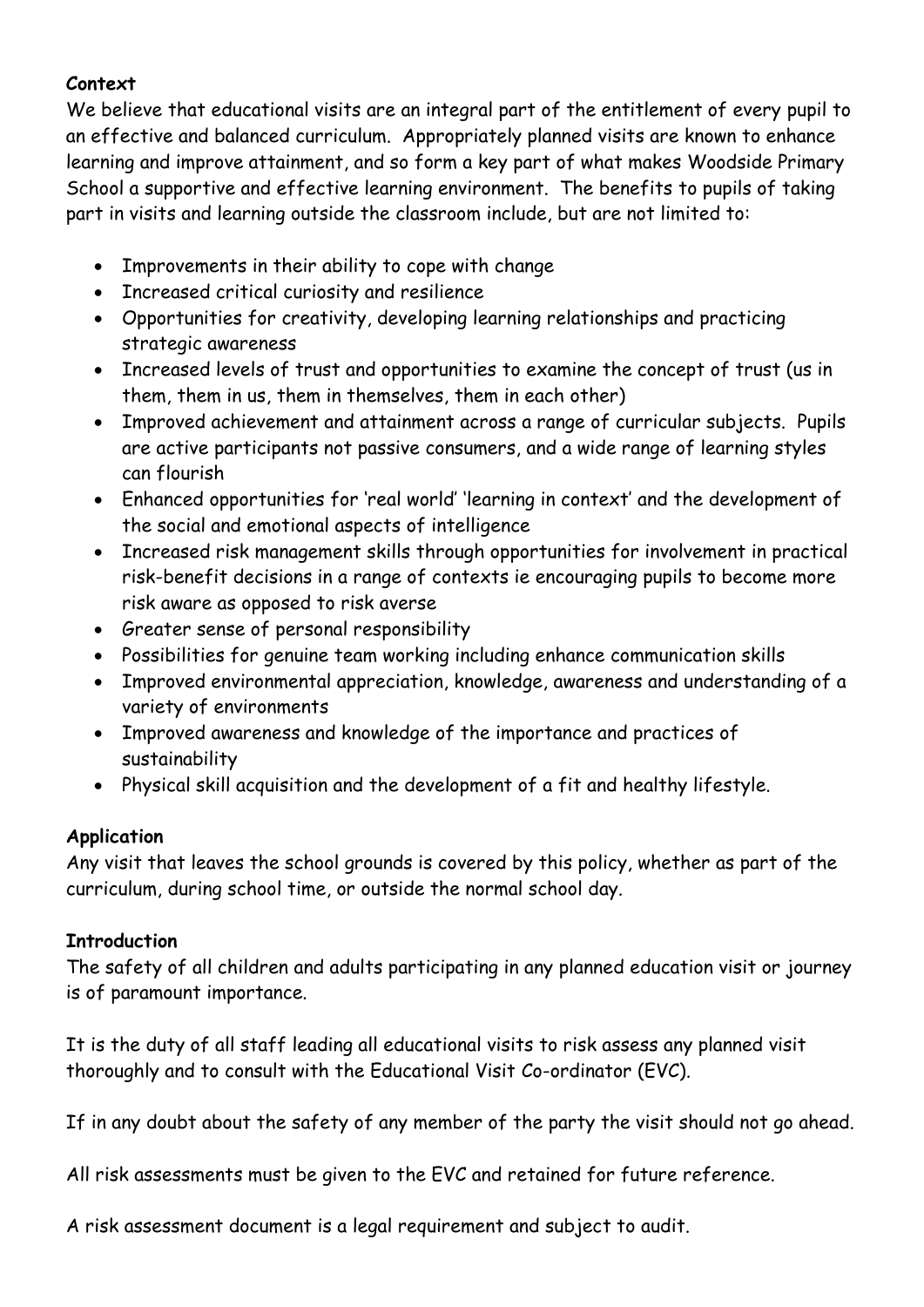All staff planning visits should read and follow the detailed guidance "Regulations and Guidelines for Educational Visits and Journeys".

## **Planning a visit**

The following questions must be addressed:

- What are the educational benefits likely to arise from the visit?
- What does the place to be visited have to offer?
- Is there sufficient time for planning?
- Is the travelling distance suitable?
- Is enough known about the location?

# **Types of visits**

There are 4 types which each have different requirements which must be met by visit organiser:

- 1. Those activities which are considered an integral part of the school routine. Permission for these is obtained when the child starts school.
- 2. Swimming lessons: parental consent is required before the first session; this will cover all subsequent sessions.
- 3. Educational day visits or visits outside the normal school day: The school proforma including a risk assessment must be completed for each of these.
- 4. Residential visits: These visits require careful planning, the process of risk assessment should be undertaken by the visit organiser according to the "Regulations and Guidelines for Educational Visits Journeys" using the school proformas.

## **The organiser of the visit will:**

- $\circ$  Liaise with the EVC throughout the process;
- o Fill in a detailed risk assessment
- $\circ$  Discuss the risk assessment with the FVC who will make a decision as to whether the visit can go ahead
- o Send a letter to parents outlining the event
- o Once agreed add the event to the school diary
- o Choose adult supervision with care
	- The capabilities, experience, talents and qualifications of all accompanying adults should be given appropriate consideration;
- o Complete an emergency contact list (if visit is outside school hours)
- o Collate the children's emergency numbers and medical records
- o Brief all adults, before the visits regarding their roles and responsibilities and what to do in case of a critical incident
- o On return complete a Return and Evaluation sheet and fill in any additional accident/incident forms as appropriate.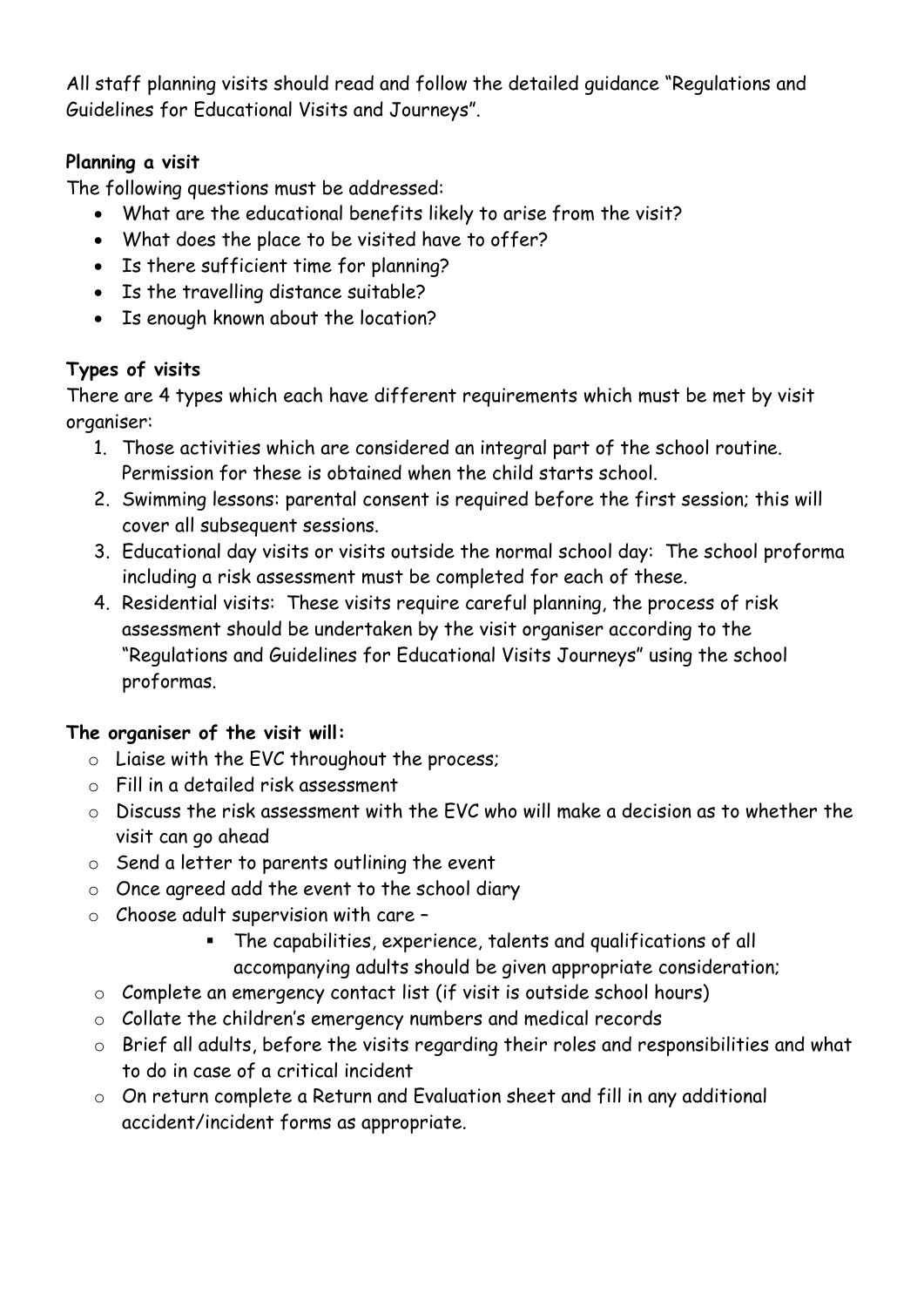### **Levels of supervision**

Teachers and other adult supervisors need to undertake greater care than that expected of the most careful parents. Levels of supervision are decided upon for each visit, taking into consideration the relevant variables (e.g age, experience, children, nature of activity, location, physical hazards).

As a guide:

- Reception children should have a minimum adult to pupil ratio of 1:4
- KS1 adult : pupil ratio of 1:6
- Lower KS2 adult : pupil ratio of 1:8
- Upper KS2 adult : pupil ratio of 1:12

Visit organisers should take individual children's circumstances into account and adjust the supervision as necessary to ensure the safety of children at all times.

A qualified teacher must accompany children on all visits. It is not appropriate for AOTTs (Adults Other than Teachers) to be responsible for leading visits in school time. For sporting fixtures out of school a qualified teacher will accompany the group whenever possible. On the rare occasions when a qualified teacher is not available, parents will be informed that they must accompany their child and take full responsibility for them. Failure to make adequate provision could place visit organisers at professional risk.

### **Sports Fixtures**

The arrangements of all sports fixtures must be planned and organised accordingly. If staff vehicles are used for transporting the pupils the school is responsible for ensuring tax, MOT, Class 1 insurance, etc are all in place. Appropriate child restraints must be used in line with government legislation.

### **Residential Visits**

Overnight stays of any kind involve additional levels of care and the minimum ratio of teachers/adult supervisors is 1:10 which may include qualified centre staff where appropriate. At least one teacher and one adult supervisor are assigned to each group, with both sexes represented in the case of mixed parties if at all possible. A summary sheet of information about children and adults participating in a residential visit is completed along with emergency contact information and a copy given to the home/school based contact. Visit organisers need to be fully aware of procedures in case of serious incidents and ensure that BDMAT emergency contact numbers are taken with the paper work and consent forms on the visit. The visit organiser will ensure that parents have the school mobile phone number for emergency contact should the need arise during or after the visit. On return an evaluation of the visit will be carried out and given to the EVC to be kept in the visits and visitors file for future reference.

### **Farm Visits**

Farms can be dangerous places so taking children to a farm should be carefully planned. The risks to be assessed should include those arising from misuse of farm machinery and the hazards associated with E Coli 0157 and other infections. Those who are pregnant are at particular risk. Check that the farm maintains good washing facilities, clean grounds and public areas. Never let the children:

• Place their faces against the animals or put their hands in their own mouths after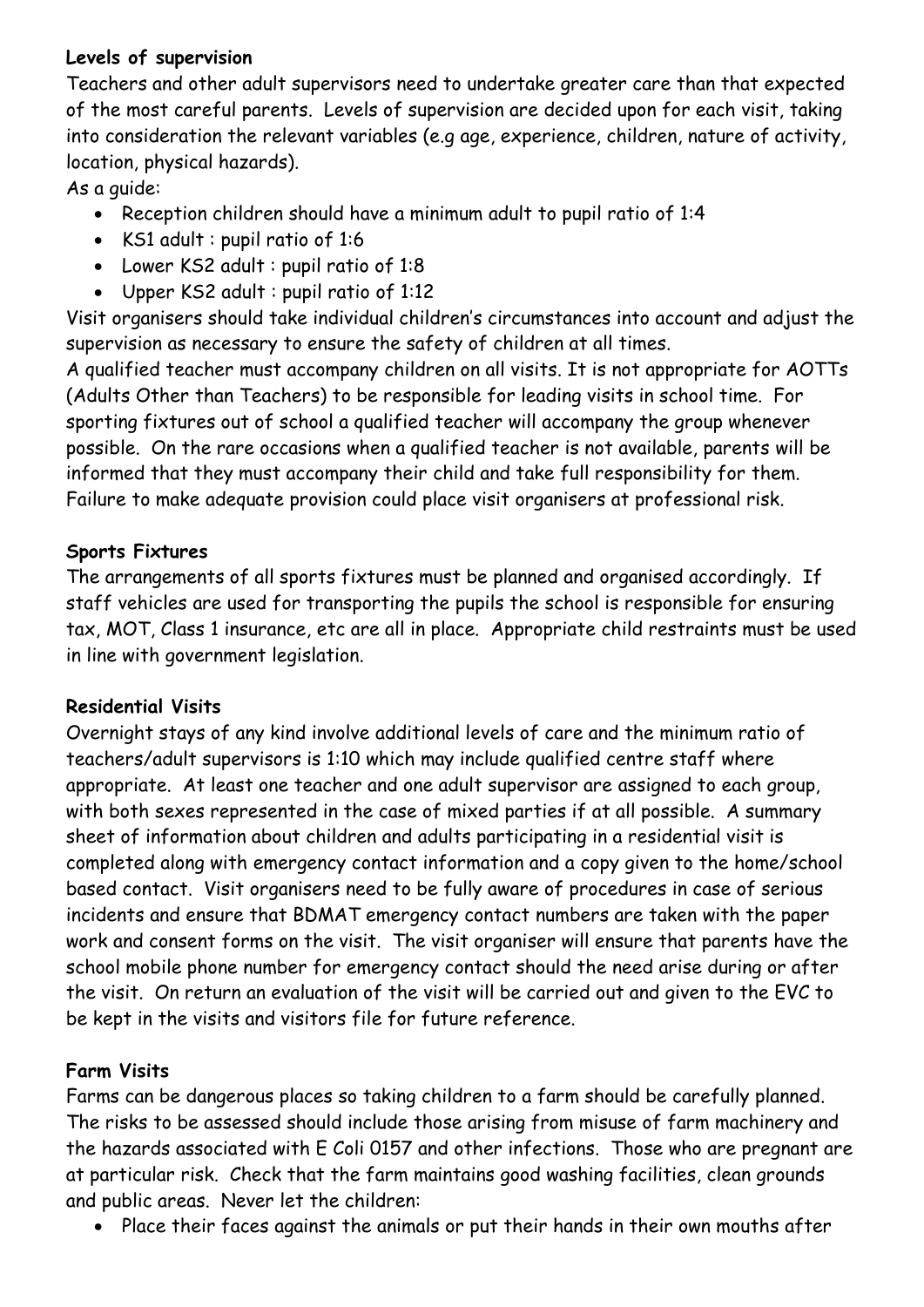feeding the animals

- Eat until they have washed their hands
- Sample any animal foodstuffs
- Drink from taps
- Ride on tractors or other machines
- Play in the farm area

## **Inclusion**

The visit organiser will make every effort to ensure that all children are included on visits, including those with special educational needs, disabilities or other special conditions or circumstances. This may require additional adult support, increased staff to pupil ratio, adult training for specific medical conditions etc. The visit organiser will take all reasonable steps to ensure inclusion for all. Where appropriate, the use of pupil premium funding may be used to support disadvantaged pupils.

## **Equipment**

The following items should be taken on all visits:

- First aid equipment
- One emergency asthma inhaler and paperwork relating to each child in the group with asthma. (Children should also carry their own inhaler unless too young to do so)
- Prescribed medication (member of staff to witness and record any administration of medication given by first aider, to include inhalers)
- Sick bucket
- Mobile phones
- Emergency contact pack for emergencies for all children and adults in the party

## **Transport**

Local coach companies are used to transport children, the best tender is accepted. In the event of an accident:

- 1. Attempt to park in a safe place
- 2. Keep the passengers in the vehicle unless they are at risk by doing so
- 3. On a motorway children should be taken away from the road
- 4. Note the precise location
- 5. Assess the situation and report the details to school as soon as possible
- 6. An adult must stay with the children at all times
- 7. Pupils will always remain supervised by the trip leader until they are collected by an adult, unless there is specific permission to walk home alone.

### **Delays**

If delayed contact the school at the earliest possible opportunity and proceed at a safe speed.

## **Injuries**

- Assess the injured without injury to yourself
- Only attempt first aid if qualified
- Reassure and protect the casualty from further harm